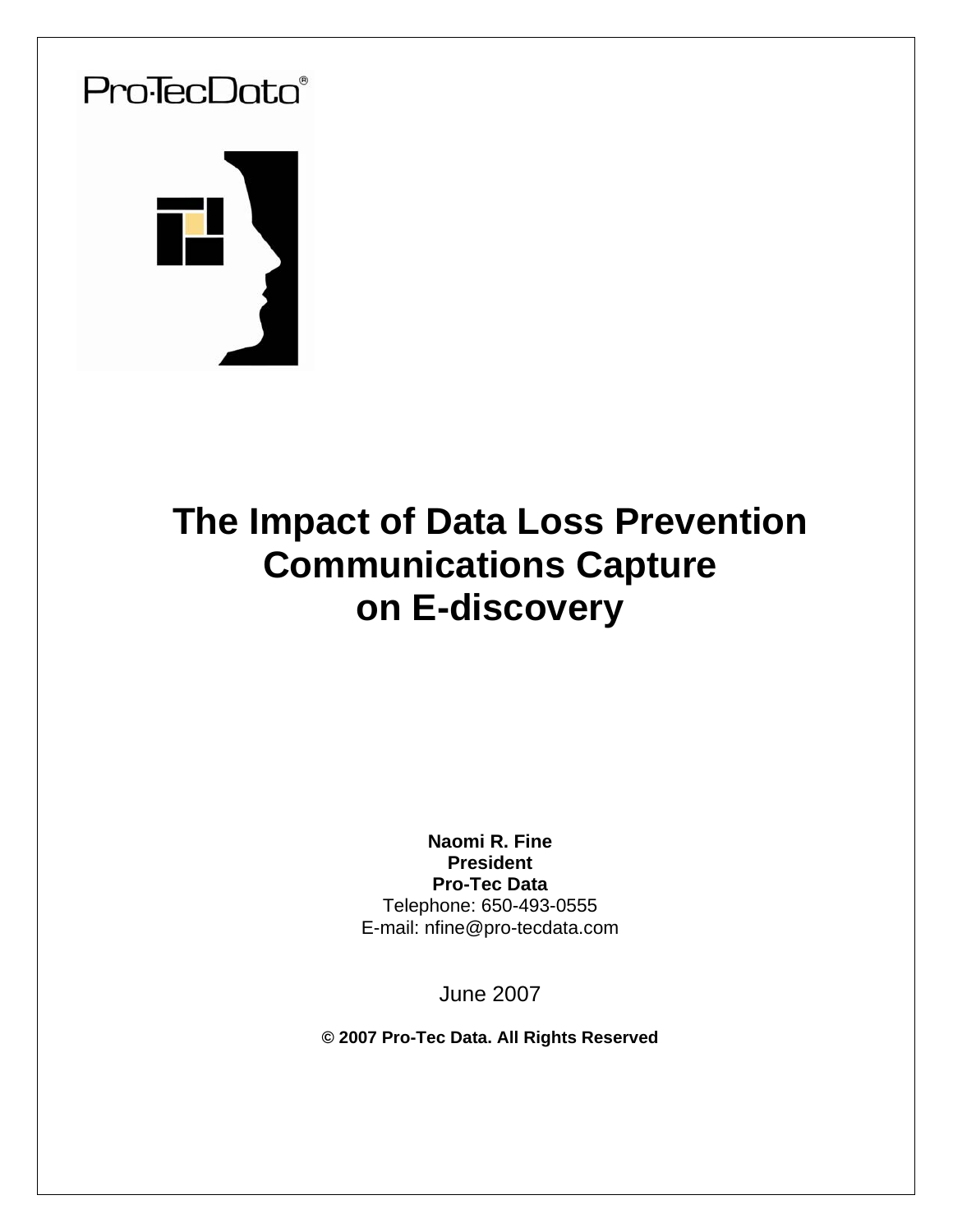

 *The Impact of Data Loss Prevention Communications Capture on E-discovery* 

 *June 2007* 

# **I. Executive Summary**

Advancements in data loss prevention technologies have implications for compliance with the recently amended Federal Rules of Civil Procedure (FRCP), which address discovery requirements for electronically stored information (ESI).

In interviews with renowned attorneys who spend their days in the trenches of litigation, and whose knowledge of e-discovery and the FRCP amendment is intimate, we learn the following:

- 1) The FRCP e-discovery requirements to preserve and produce information relevant to litigation do not distinguish between email and any other form of electronic communication. Compliance with e-discovery may therefore require companies to find data across all channels of communication.
- 2) Use of a system that captures a historical record of communications based on certain criteria and then indexes the information for easy retrieval, is a best practice for complying with the e-discovery rules of the FRCP for companies that are involved in repeated litigation.
- 3) Information stored by a filter and capture system is not held to a more stringent retention requirement than other of the organization's information. Only if the results of the capture show evidence relevant to actual or threatened litigation, or information subject to statutory retention, would the company be required to save it. In any case, the retention of such information would be in accordance with the company's policies, assuming they are reasonable and uniformly applied.
- 4) Using a system that captures a historical record of communications to identify, for purposes of a litigation hold under the amended FRCP, and then produce accurate ESI, may save ediscovery costs and reduce the severe risks of spoliation.

The attorneys interviewed encourage companies to think and plan strategically about e-discovery compliance before they are faced with litigation. Based on the experts' responses to the questions presented, it is clear that companies should consider the value of a system that provides an indexed, searchable historical record of communications as a tool for cost-effective e-discovery compliance.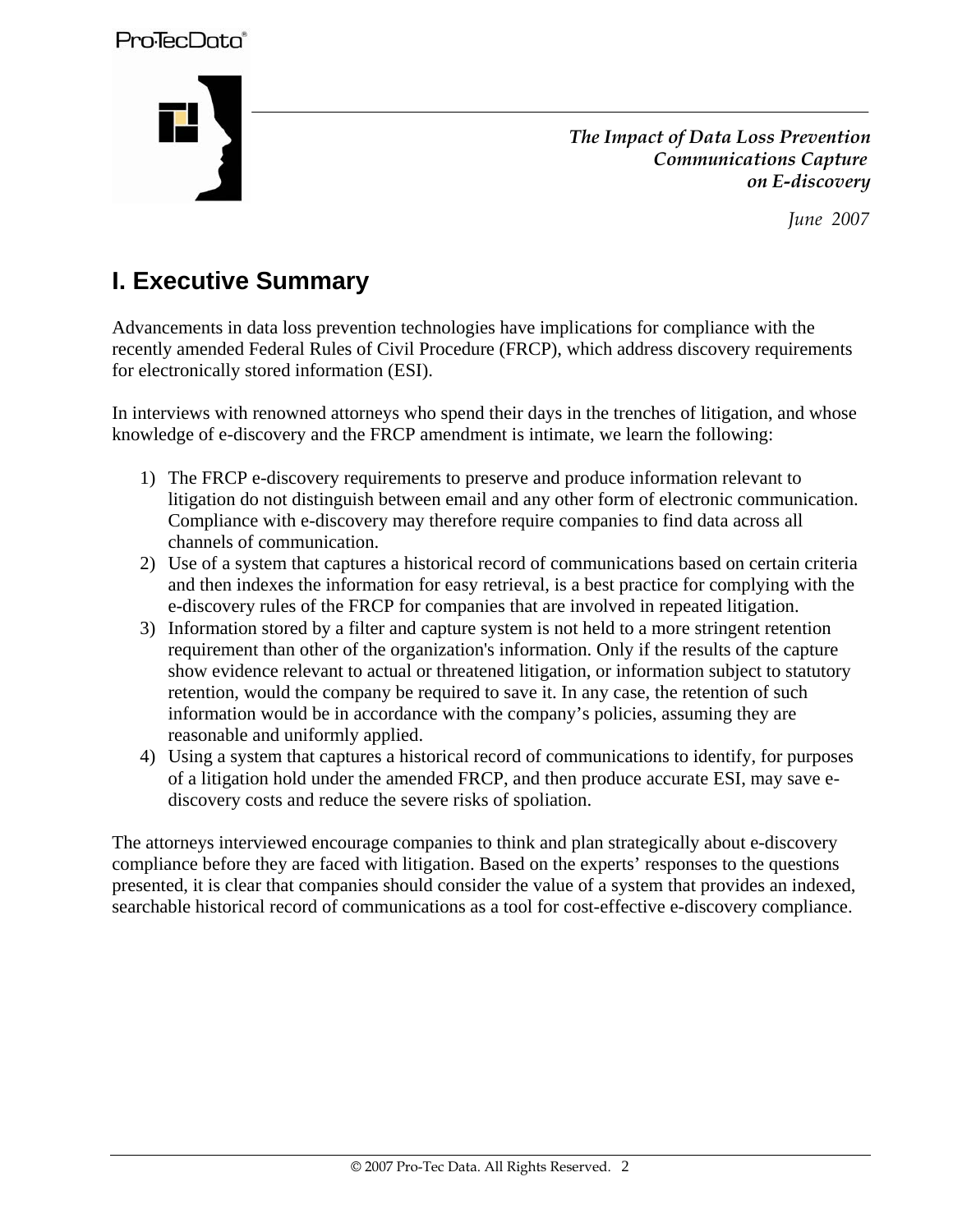

 *The Impact of Data Loss Prevention Communications Capture on E-discovery* 

 *June 2007* 

## **II. Introduction: Data Loss Prevention Meets Electronic Discovery**

Data loss prevention (DLP) is not an objective concerning data or information technology alone. Intellectual property, privacy, corporate compliance and establishing organizational trust all rely on DLP. Advancements in DLP technologies have enabled both a new level of DLP and the achievement of diverse corporate objectives.

In her October, 2006 report, *Crown Jewels on the Network: A Benchmark Study of Leading Companies' Discovery and Protection of Intellectual Property,* Naomi Fine described how leading companies use a system that captures a database of historical communications, which is a feature of certain content monitoring and filtering DLP software, for purposes of searching for evidence of wrongdoing after a company is alerted to suspicious activity. When an employee left to join a competitor, for example, one of the companies in the benchmark study used the capture database to determine whether the employee transferred IP, and to whom, before that employee's departure.

In this report, we look at the electronic discovery implications of DLP technology that captures communications with indexing and search tools. Specifically, this report focuses on how such tools are perceived in light of the December 2006 amendments to the FRCP, which address discovery requirements for ESI.

The life's work of the author is assisting leading companies in developing and implementing comprehensive information protection strategies. To get perspective on the question at hand, the author interviewed renowned attorneys who spend their days in the trenches of litigation, and whose knowledge of e-discovery and the FRCP amendments is intimate.

In interviews with Ian Ballon, Eric Sinrod and Cynthia Jackson, whose summary biographies appear below, the author asked the following:

- 1) Is it important for companies to be able to find data (such as evidence of leakage) across all channels of communication, to include not only corporate email, but also webmail, FTP and various less known protocols, such as IRC?
- 2) Should companies consider a system that stores a record of communications based on certain criteria and then indexes the information for easy retrieval, a best practice for complying with the e-discovery rules of the FRCP?
- 3) Is there any reason why information stored by a system that captures a database of historical communications would be held to a more stringent retention requirement?
- 4) What are the cost implications of using a capture system to identify, hold and produce accurate ESI for purposes of a litigation hold and production of accurate ESI?

The answers provided by the litigation and e-discovery experts are provided below.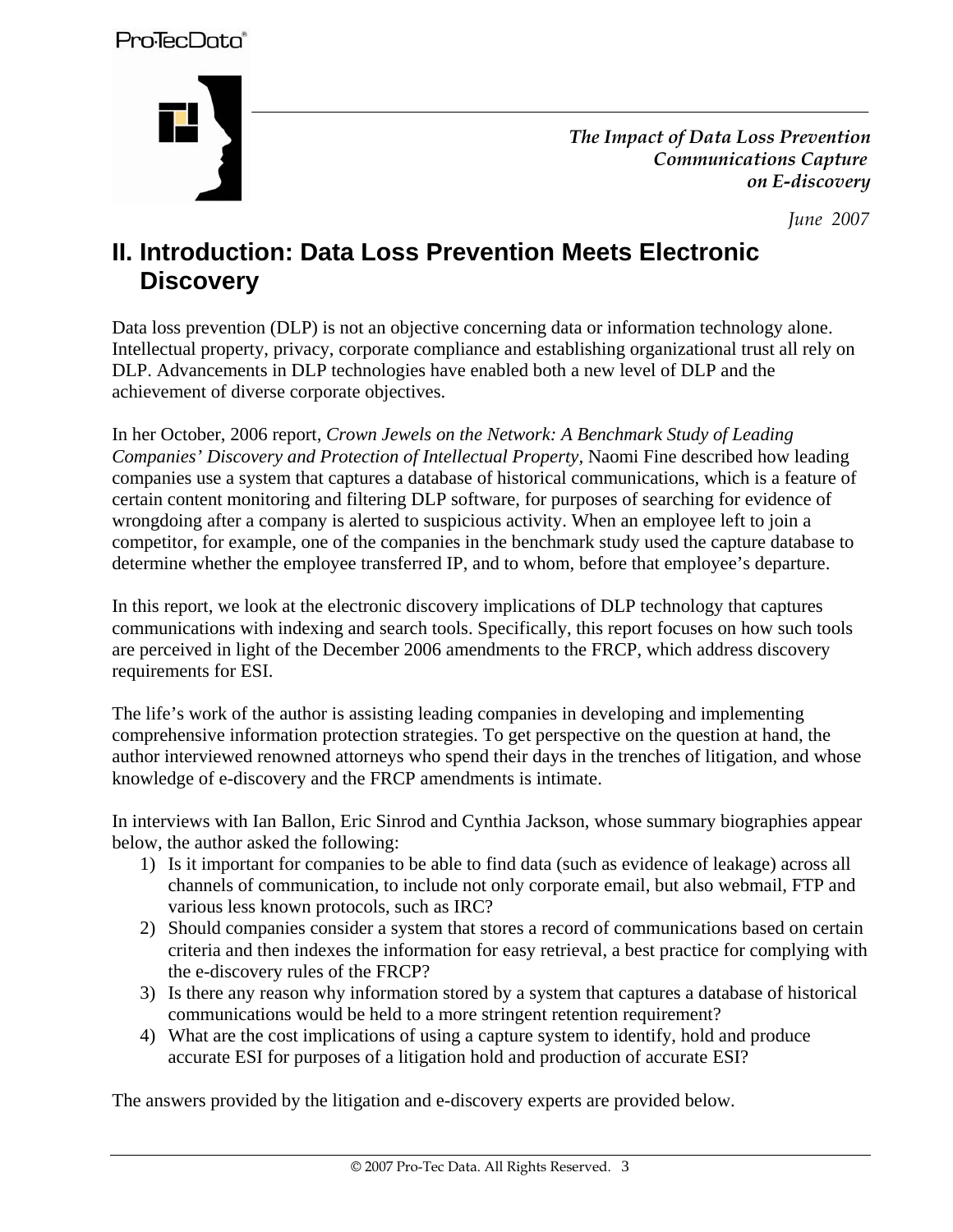

 *The Impact of Data Loss Prevention Communications Capture on E-discovery* 

 *June 2007* 

# **II. Conversations with E-Discovery Experts**

#### **A. Is it important for companies to be able to find data across all channels of communication, to include not only corporate email, but also webmail, FTP and various less known protocols, such as IRC?**

Cynthia Jackson: As far as the FRCP, e-discovery is not limited to email. In the event of anticipated litigation, a company has an obligation to do a good faith diligent search of all those places where relevant electronic information might be stored. No distinction is made in the FRCP between email and any other form of electronic communication.

Eric Sinrod: Electronic data can be found in many different places. Producing only information from servers does not get the job done. You have to get information from live servers and sometimes from backup tapes. You have to consider hard drives, laptops, PDAs, and voicemail systems. In a big case where there is a lot at stake, conceivably a judge could order you to go to all storage devices and all modes of communication to search for, preserve and produce electronic information. While some companies may demand to get to all of the information from their adversary, most will not demand what they are not willing to produce. In some cases, a company will have no choice. They must move forward to produce the requisite ESI. E-discovery is certainly not limited just to email. The definition of ESI is quite broad.

Ian Ballon: Anytime a communication is recorded electronically, it is potentially discoverable. Particularly when you are in litigation, there are heightened obligations to preserve such communications. The most important benefit of a capture database is that it may allow you to discover a problem before it becomes a lawsuit. Any tool that allows you to solve a problem earlier and avoid litigation is worth the cost. This is particularly true for companies with a high litigation profile.

#### **B. Should companies consider a system that stores a record of communications based on certain criteria and then indexes the information for easy retrieval, a best practice for complying with the ediscovery rules of the FRCP?**

Ian Ballon: Litigation requires dealing with massive amounts of information, including sorting through email in and out boxes. Typically, lawyers have to sift through millions of records. A system that captures a history of communications in a database with an indexing and a robust search function may be considered best practices, depending on the circumstances. In most organizations, one of the problems is that too many communications are being recorded electronically, including mundane matters. Each time they get recorded, they may exist in multiple, different places in an organization—on hard drives, in an original email, in a forwarded email, in a reply email. The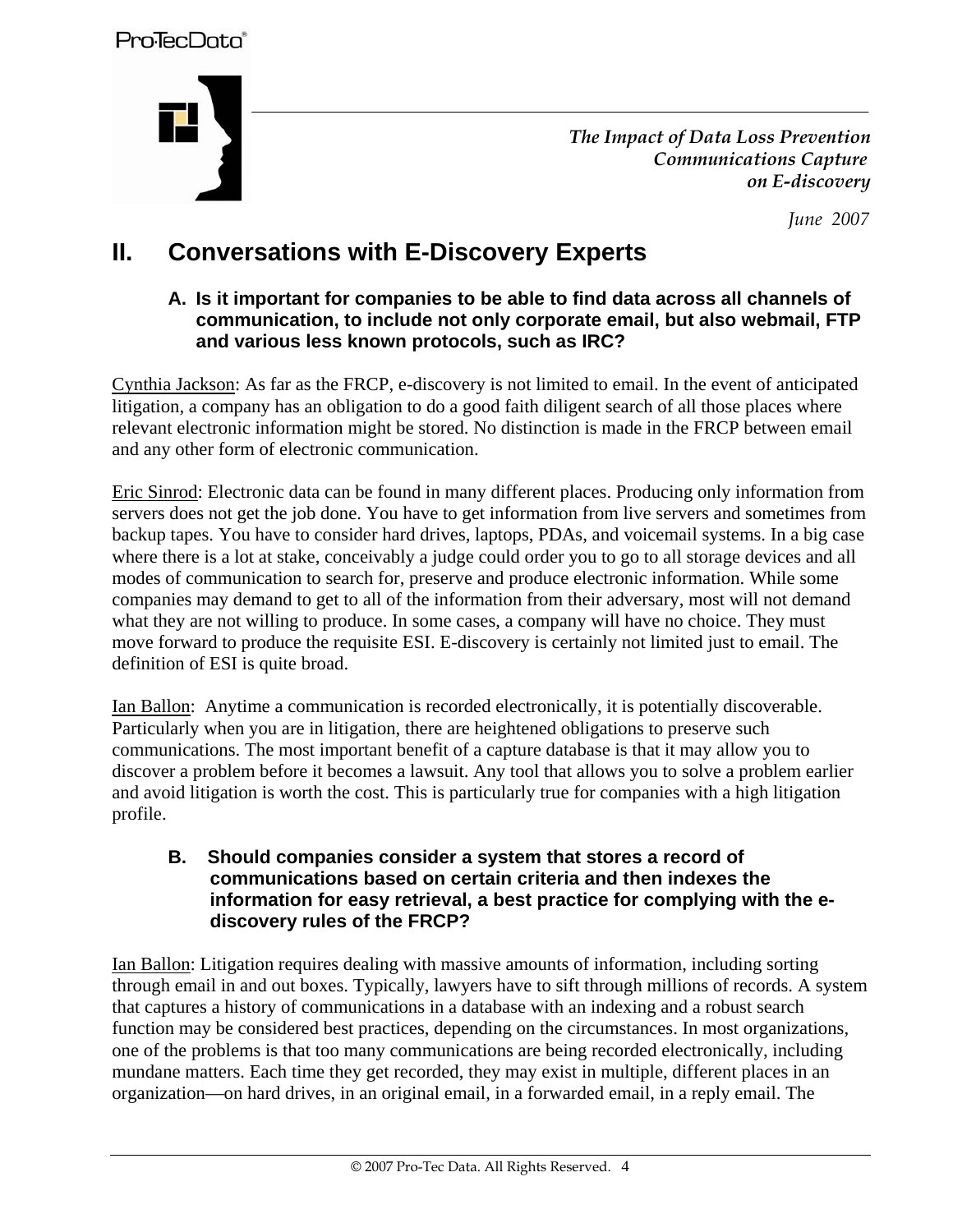

 *The Impact of Data Loss Prevention Communications Capture on E-discovery* 

 *June 2007* 

volume of information has become overwhelming. It has become a significant cost particularly because in litigation, parties typically need to search through these communications. An indexed, searchable capture of communications is a best practice to the extent it enables companies to be vigilant about organizing their electronic communications well in advance of the time they get sued. It might also be considered a best practice to have a record of historical communications that can be searched quickly to discover if there is any evidence of a claimed incident once litigation is threatened. Whether it in fact is appropriate depends on the particular company, its risk factors and the likely threat it faces of particular types of lawsuits.

Eric Sinrod: The negative repercussions if information cannot be found and produced are significant. To the extent there are solutions for companies to get information cost-effectively, such as by searching a database that captures a history of communications, it's in their best interest to do so. No company should put its head in the sand. A company should be in the best position possible to get data wherever it is. Any company that anticipates repeat litigation, and most large companies do, should get their electronic data in order so that they can deal with e-discovery requirements on an ongoing basis. If a communications capture is economical, a company should employ it in the ordinary course of business.

The costs of a communications capture are economical when weighed against the savings in future litigation. For a company that is litigation prone, anticipated e-discovery demands would justify the expense of a capture system. On the other hand, if the system is very expensive and the company never or rarely faces litigation, investing in such a solution may not make sense. But for most companies in the US, litigation is a cost of doing business; it's rare for any company to not face litigation.

Companies are held to a standard of deploying current state-of-the art technology. Deploying technologies that are three years old or not deploying available capture technologies may be insufficient. In any case, it is in the company's interest to monitor communication to ensure compliance with laws and also to ensure the protection of intellectual property. To the extent a stateof-the-art system allows a company to look back into a database to determine if a current event was preceded by communications that indicate unlawful activity, or a compromise of intellectual property, there is high value even if the incident is resolved without litigation.

While using a capture system is beneficial for many reasons, it is not divorced from people making strategic decisions about how it should be used. One must ask in setting up the capture, "Whose communications should be monitored and captured?," "Which will be most relevant?", "Who in which departments, and which executives and employees are the people whose communications will be most relevant?". Technology must be employed with human thinking. It's not sufficient just to plug in a box.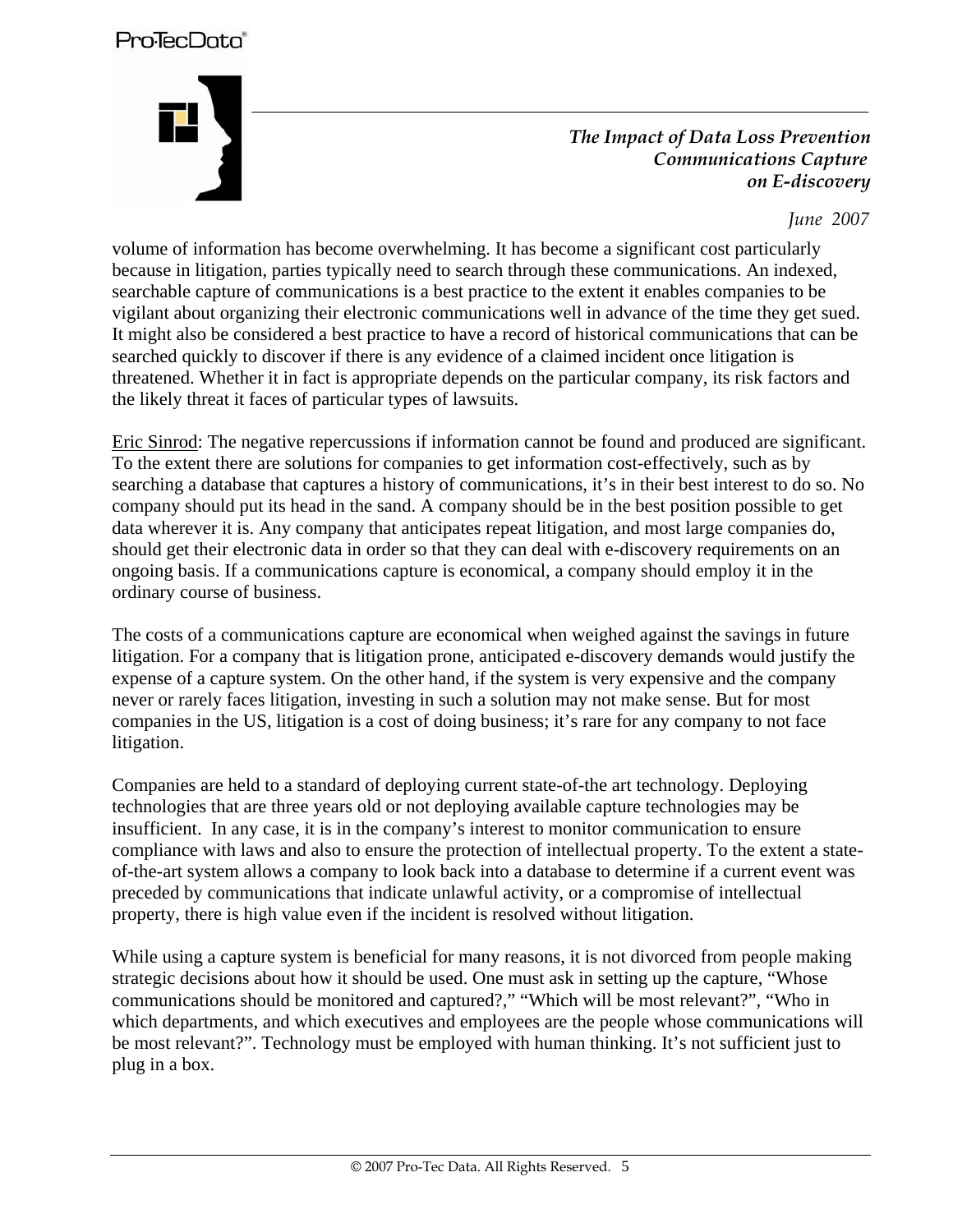

 *The Impact of Data Loss Prevention Communications Capture on E-discovery* 

 *June 2007* 

Cynthia Jackson: Attorneys are charged with the obligation of going back and having to look for information relevant and reasonably calculated to lead to evidence. Having a system that allows for retrieval using searches of key words, key individuals and critical dates will improve a company's ability to respond to e-discovery demands. A system that allows you to index information is certainly going to simplify your life.

But a one size fits all is not appropriate. If a company has significant amounts of data (which is increasingly the case), investing in a communications capture system for e-discovery would make sense.

#### **C. Is there any reason why information stored by a system that captures a database of historical communications would be held to a more stringent retention requirement?**

For example, if Company A sets a capture system to retain all communications between its chief engineer and any outside organizations, and 98% of those communications are with organizations that are under an NDA with Company A, is there any reason why the Company wouldn't be able to wipe that data according to its wiping/destruction schedule? Under what circumstances might the company be required to retain information in the communications capture on the chance that these communications may become evidence in some future litigation?

Cynthia Jackson: Other than a specific statutory requirement to retain certain types of records, such as tax and HR records, and the requirement to hold documents relevant to anticipated litigation, there is no general obligation to retain information. Companies may choose to retain many documents for business reasons, but other than statutory retention periods or a litigation hold, many companies have good faith and reasonable document retention/destruction polices, because non-mandatory storage can be costly and burdensome. Courts are not going to require parties to retain documents otherwise subject to periodic purging pursuant to a good faith retention/destruction policy "on the chance" that they might be sued, in the abstract. On the other hand, if there is threatened litigation, such that a reasonable person has reason to believe that litigation is contemplated, then the FRCP require a litigation hold of relevant information.

Ian Ballon: If a company creates electronic records, such records are subject to potential retention obligations. However, there is no heightened retention obligation created by a capture database of communications that are already required to be retained. Compared to what is already required, and being done, a capture database, with search capabilities, does not increase the retention burden. Companies are already obligated to retain email. Under these circumstances, a capture database would require no greater responsibility to hold records.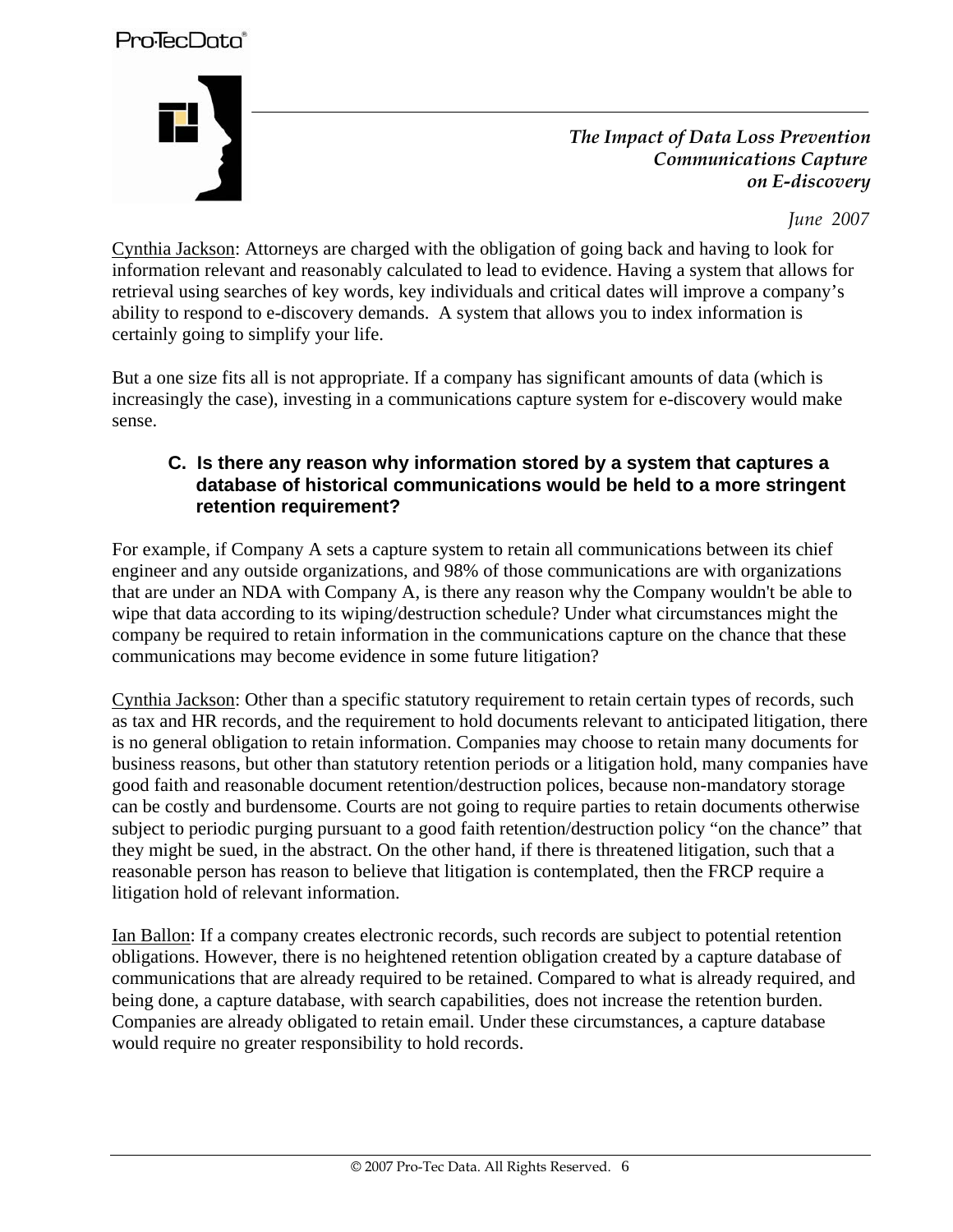

 *The Impact of Data Loss Prevention Communications Capture on E-discovery* 

 *June 2007* 

Eric Sinrod: If you have routine retention and destruction policies that make sense in your industry, and you apply them uniformly, then you don't have to preserve a capture of communications any differently. Notwithstanding industry general standards, there is an overriding duty to preserve evidence when you have knowledge of the potential for a lawsuit, or when a lawsuit is filed. The litigation hold doesn't mean you have to preserve everything, only information relevant to the issues that are at stake.

Data takes up real estate. Companies are permitted to have data destruction policies that are reasonable. Assuming the company complies with legally mandated retention requirements, it can dispense information that it does not know to be relevant to a pending lawsuit. A company's obligation to save information depends on the company's state of knowledge. If the fruits of the capture show a likelihood of litigation, only then would the company be required to save the information. But it is a good thing to have a capture system that allows you to know that there is potential litigation. This is much better than not knowing because you can do what is needed as soon as possible. And a capture system that allows you to look back historically to determine if current suspicions or allegations are validated by previous communications can give you a window into whether you have a problem at all.

#### **D. What are the cost implications of using a capture system to identify, for purposes of a legal hold, and then produce, accurate ESI?**

Ian Ballon: Any tool that allows an organization to more efficiently identify and retain those business records that in fact may need to be retained, while excluding communications that need not be retained, would certainly save the organization money. And when technology can be used to help retain and preserve evidence, it will help a company avoid the costs of spoliation of evidence. The risks for spoliation have increased dramatically with the recent amendments to the FRCP, which require that parties meet and confer at the outset of a case to discuss electronic record preservation. If the first time a company considers this issue is when litigation is pending, then ultimately the cost of dealing with it is going to be much higher.

A company is at a real strategic disadvantage if it is scrambling with in-house lawyers talking to inhouse IT people about what records they have while the other side has a handle on what kind of information they have and want. If a company is not prepared, it is more likely to make a wrong decision under the duress of time pressure of federal court litigation.

Conversely, companies can be much more aggressive in litigation in terms of how they approach the other side if they know what they've got. In situations where I represent a client that fully understands what it has, we are able to be very aggressive at the outset of a case. Sometimes this aggressiveness with e-discovery requests has had the positive benefit of getting a case settled very quickly.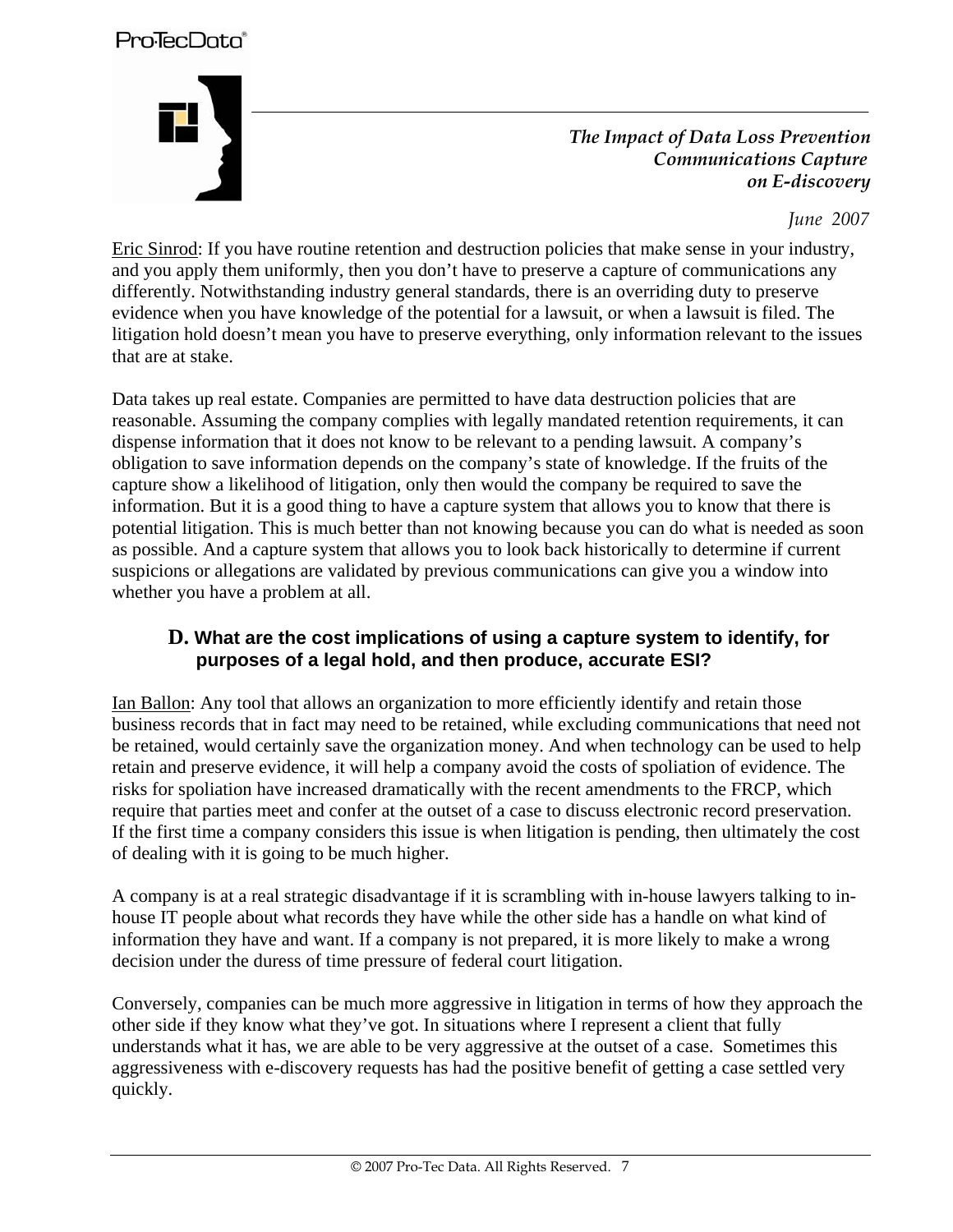*The Impact of Data Loss Prevention Communications Capture on E-discovery* 

 *June 2007* 

On the other hand, I have had at least one case where my client did not have a good handle on what was being captured and whether and how it was being retained, which put us in a bad position at the outset of the litigation. We were on the defensive and therefore had to be passive and reactive, and not push certain issues that would have put the other side on the defensive because we knew that as soon as we raised certain issues the other side would raise them with us and my client was not yet in a position to be able to address them. If you don't really know what you have, or if there are open questions about what has been preserved or whether relevant records were adequately saved, it puts you at a disadvantage. It can also have a distracting effect on the litigation. If you have to divert resources to evaluate record retention and preservation issues when you have just been served with a complaint, it may be more difficult to focus on substantive strategic issues. You want your resources—especially in-house resources—focused on ways to win the case, not defensive strategies to avoid e-discovery problems.

Eric Sinrod: Non-compliance with e-discovery results in spoliation of evidence. Spoliation occurs if you are on notice of or you are actually in a lawsuit, and you don't make best efforts to preserve information that you know is relevant to the issues in the case. Judges impose serious sanctions for spoliation. A judge may instruct the jury that if the information no longer exists, the jury should assume that the information would have been completely in favor of the party who didn't get access to it and against the party that failed to preserve it. Or, the judge may automatically direct the judgment in the case against the party that failed to produce the evidence. And, there may be severe monetary sanctions for a party that fails to produce relevant electronic evidence.

In a recent case, Microsoft did not produce an email or a database that was requested in litigation discovery by Z4 Technologies. The judge ordered Microsoft to pay a penalty, in addition to the award of damages, of \$25 million and \$2 million extra in attorney's fees for electronic discovery misconduct. Penalties for e-discovery misconduct can outstrip the value of a case. The effort of locating, preserving and treating electronic data can be very expensive. It can drive out cases and motivate parties to settle when they wouldn't otherwise because they don't want to endure the expense and burden of electronic discovery.

If there is any downside to an indexed, searchable capture of communications, it is that while the technology allows you to be offensive in litigation, to quickly focus on and produce the needed ESI, it deprives the company using the technology of the argument that it would be too onerous to find and produce information that might otherwise only be available from a backup tape. But the counterargument is that the opposing party could have and should have used a similar technology and didn't at its own peril. Counsel could argue that the opposing party should have used the capture technology and had they done so, the requirement to get information from a backup would not be onerous.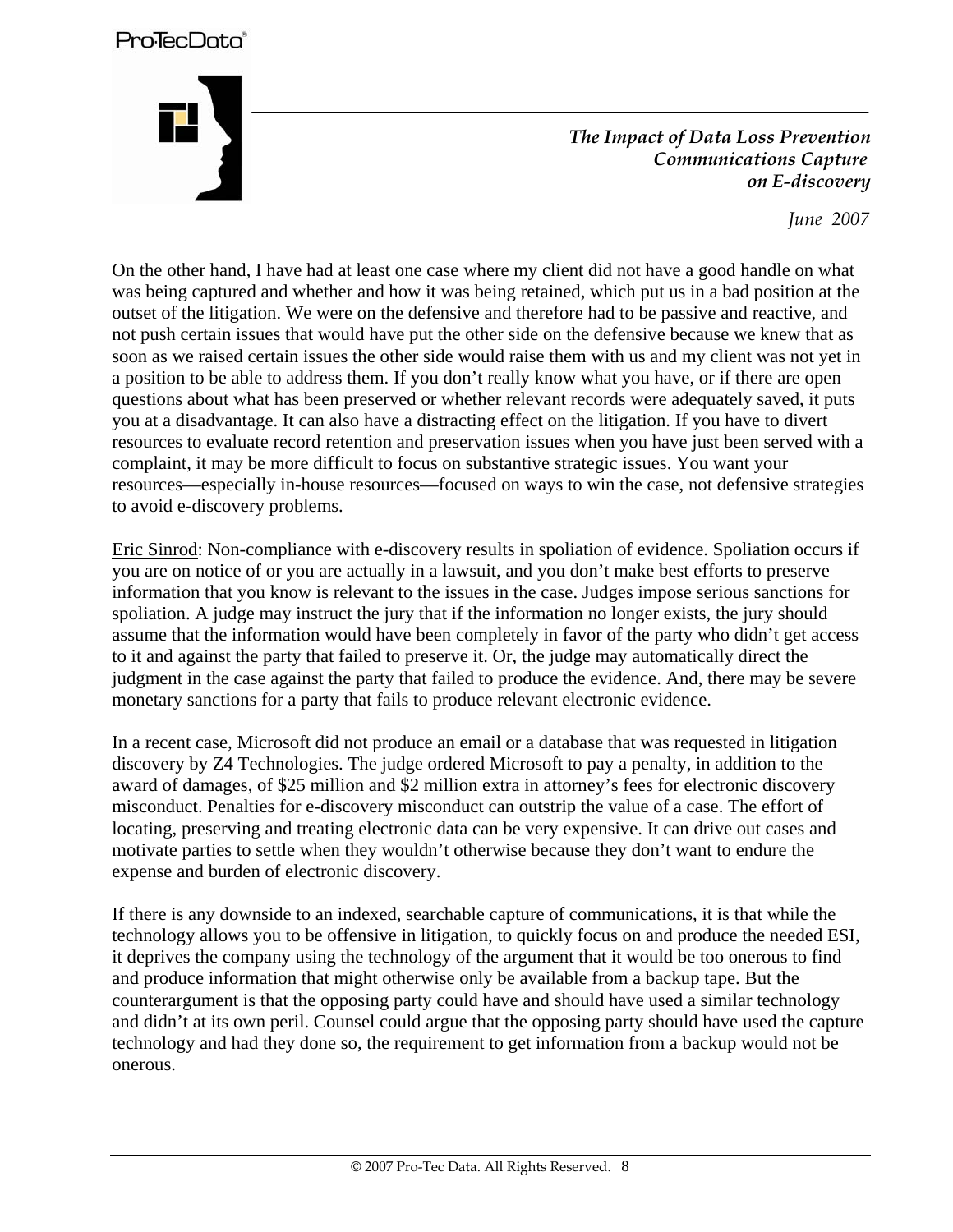

 *The Impact of Data Loss Prevention Communications Capture on E-discovery* 

 *June 2007* 

A company certainly would not get punished for having a system in place to do the best possible job of capturing and searching for information. If a court is evaluating what a party to a suit has done to comply with e-discovery, they should look favorably on a company that has done everything it can, by employing state-of-the-art-technologies. And the company itself would be much worse off if it did not use a technology that can help them discover a potential problem that may be the subject of litigation.

Cynthia Jackson: The amendments to the FRCP require that counsel specifically address the form and burden of electronic data and retrieval of inadvertently produced privileged information as part of its early "meet and confer" process. The counsel who is able to draw upon technology that allows the search of a database consisting of her client's historical communications across all channels, to identify and ultimately produce evidence related to the litigation, will be in a vastly superior strategic position to negotiate favorable terms at the "meet and confer" conference. The results of a search of a capture database might help counsel know what electronic data her client possesses, how voluminous it is, who are the keepers of the data and the various places that such data may be stored, what forms it takes, what metadata is buried within it, etc. The party and counsel who are only starting to get a handle on these issues once litigation is served is not only putting itself at a strategic disadvantage but also will be scrambling, which is rarely a cost efficient means to respond to anything.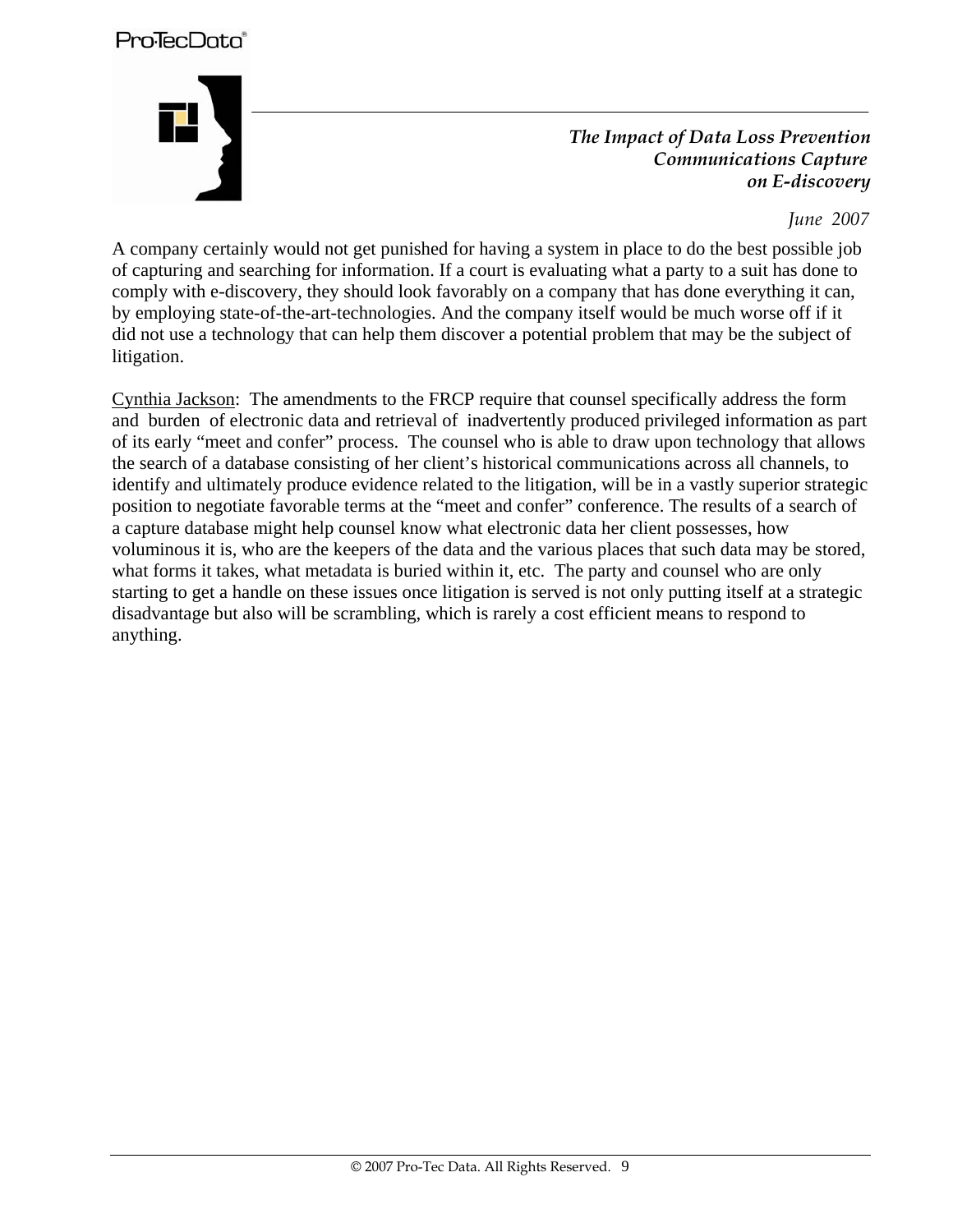

 *The Impact of Data Loss Prevention Communications Capture on E-discovery* 

 *June 2007* 

# **VI. Summary and Key Takeaways**

Advancements in DLP technologies, such as an indexed, searchable, historical communications capture function, have implications for compliance with the recently amended FRCP, which addresses discovery requirements for electronically stored information (ESI). .

In interviews with renowned attorneys who spend their days in the trenches of litigation, and whose knowledge of e-discovery and the FRCP amendment is intimate, we learn the following:

- 5) The FRCP e-discovery requirements to preserve and produce information relevant to litigation do not distinguish between email and any other form of electronic communication. Compliance with e-discovery may therefore require companies to find data across all channels of communication.
- 6) Use of a system that captures a record of communications into a database based on certain criteria and then indexes the information for easy retrieval, is a best practice for complying with the e-discovery rules of the FRCP for companies that are involved in repeated litigation.
- 7) Information stored by a filter and capture system is not held to a more stringent retention requirement than other of the organization's information. Only if the results of the capture show evidence relevant to actual or threatened litigation, or information subject to statutory retention, would the company be required to save it. In any case, the retention of such information would be in accordance with the company's policies, assuming they are reasonable and uniformly applied.
- 8) Using a capture system to identify, for purposes of a litigation hold under the amended FRCP, and then produce accurate ESI, may save e-discovery costs and reduce the severe risks of spoliation.

All of the attorneys interviewed encourage companies to think and plan strategically about ediscovery compliance before they are faced with litigation. Based on the experts' responses to the questions presented, it is clear that companies should consider the value of an indexed, searchable capture of communications as a tool for cost-effective e-discovery compliance.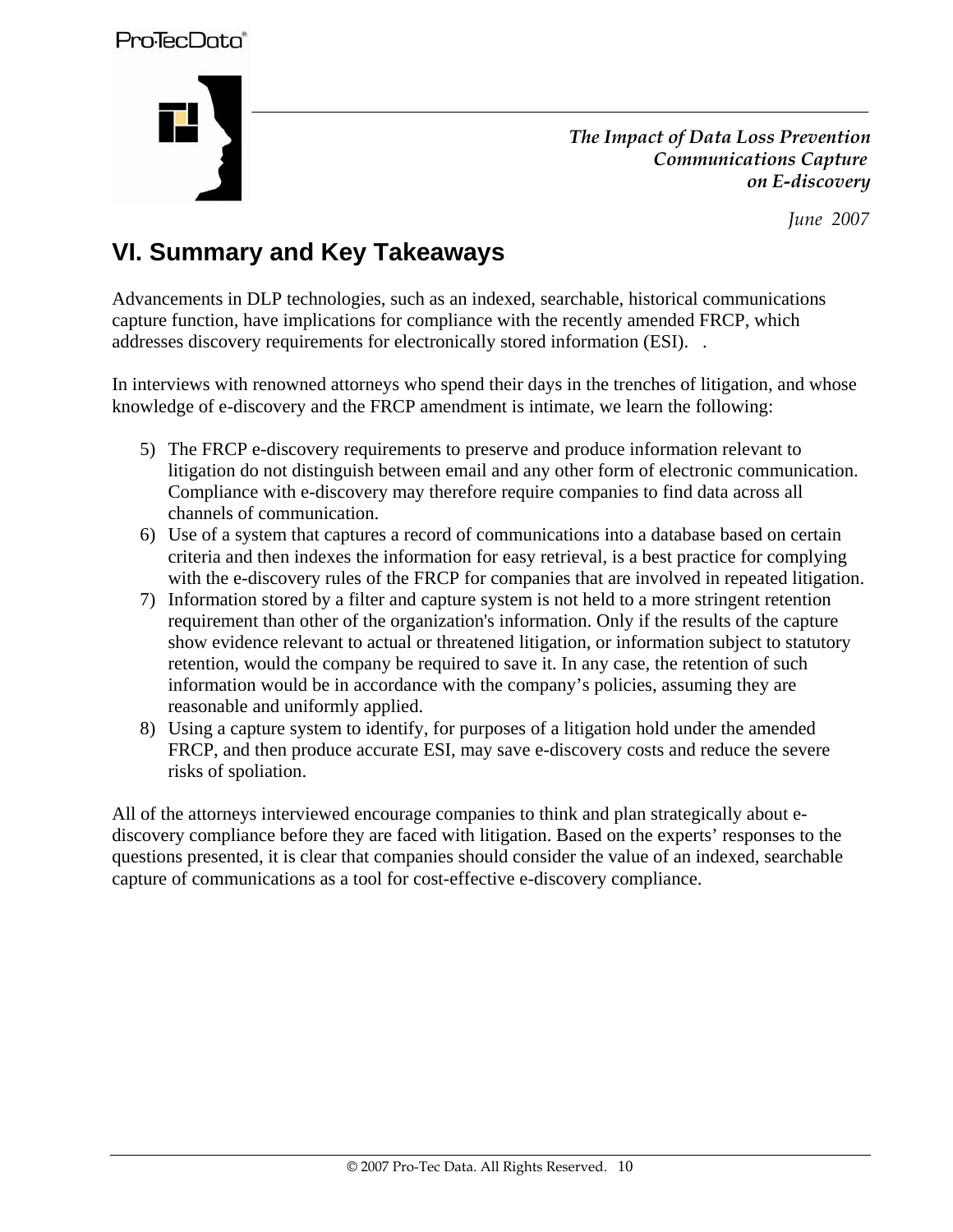*The Impact of Data Loss Prevention Communications Capture on E-discovery* 

 *June 2007* 

#### **About the Author**

**NAOMI R. FINE**, Esq., President and CEO of Pro-Tec Data (www.pro-tecdata.com), founded the firm in 1985 to help companies manage and protect confidential information and intellectual property. Ms. Fine is a nationally recognized authority whose depth of knowledge comes from working with hundreds of world-class companies to identify sensitive information, assess needs for protecting it, develop tailored strategies, establish policies and procedures, and provide training and tools that secure competitive advantage. Ms. Fine has been cited by *Fortune*, *Business Week*, *Time*, *USA Today*, the *New York Times Cybertimes*, the *Los Angeles Times* and *The Industry Standard* as a leading expert in her field. Ms. Fine's work for Apple Computer, MCI, and Tandem Computers has been described as exemplary in industry trade journals, including *The Personnel Journal*, *Sales & Marketing Management*, and *Security Management*. Ms. Fine is an authoritative and enthusiastic speaker for many industry associations, as well as being a published author of numerous articles related to information and intellectual property protection. Prior to founding Pro-Tec Data, Ms. Fine was a business attorney counseling high technology companies on protection, licensing and other transactions related to intellectual property. Ms. Fine can be contacted at [nfine@pro-tecdata.com.](mailto:nfine@pro-tecdata.com)

#### **About the Experts:**

**IAN C. BALLON** is a shareholder in the Intellectual Property litigation group of Greenberg Traurig LLP, and splits his time between the firm's East Palo Alto and Los Angeles offices. Named one of the top 25 intellectual property lawyers in California in 2003 by *The Daily Journal*, Mr. Ballon represents technology, entertainment and media companies in complex copyright, intellectual property and Internet-related litigation and strategic counseling. Mr. Ballon is the author of the 4 volume legal treatise, *E-Commerce and Internet Law: Treatise with Forms*, published by West LegalWorks Publishing (212-337-8443 or www.ballononecommerce.com). He is also the Executive Director of Stanford University's Center for E-Commerce and an advisor to the American Law Institute's International Jurisdiction project. Mr. Ballon may be contacted at Ballon@gtlaw.com.

**ERIC J. SINROD** is a partner in the San Francisco office of Duane Morris LLP. Mr. Sinrod's trial, appellate, and overall litigation practice, which includes experience before the United States Supreme Court, has covered a number of important Internet, technology, intellectual property, information, communications, commercial, e-discovery, antitrust and insurance coverage issues. He has represented domestic and international clients in major class actions and where hundreds of millions of dollars have been at stake. Mr. Sinrod has been selected by his peers as one of the "Best Lawyers in America" in the area of Cyber Law and as a "Super Lawyer" for Business Litigation. Mr. Sinrod's work has been profiled by the *New York Times*, the *Washington Post*, *USA Today*, the *Wall Street Reporter Magazine*, *Fox News*, *CFO Magazine*, *National Law Journal*, *Cyber Esq. Magazine*, *Business Insurance Magazine*, the *ABA Journal*, the *American Lawyer*, the *California Lawyer*, *Lawyers Weekly*, *Security Management*, *Compliance Week*, *Investor Relations*,